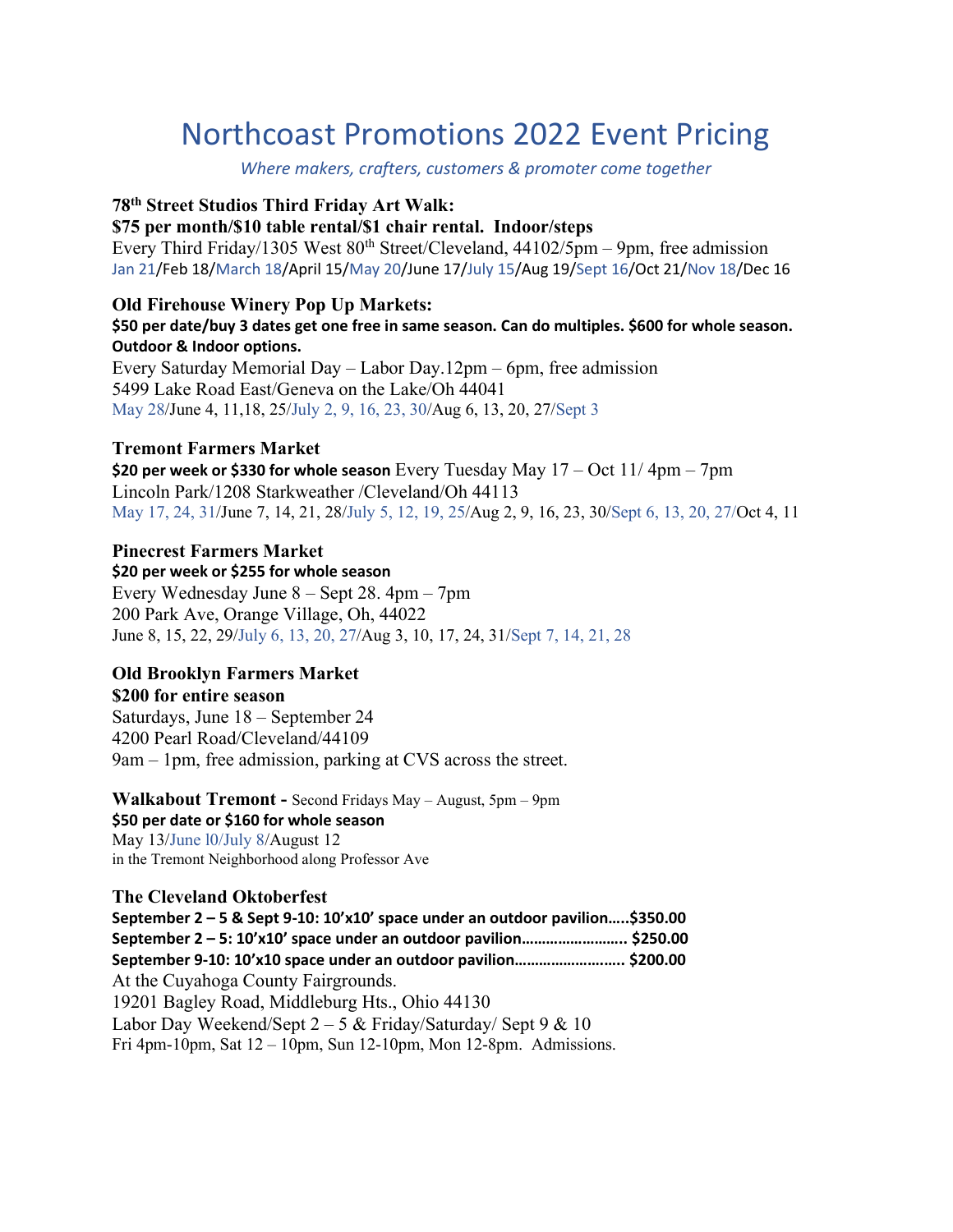Middleburg Hts Art Walk & Fall Fest Resident: 10' x 10' \$40, 10' x 20' \$80 Non Resident: 10'x10' -\$50.00, 10'x20' \$100 15700 Bagley Road/ Middleburg Hts/Ohio/44130 Saturday, October 1, 12pm – 5pm, free admission

11th Annual Brunswick United Methodist Church One 6' table………… .\$ 50…….Table/chairs provided

Two 6' tables……. ..\$100.....Table/chairs provided Three 6' Tables........\$140.... Table/chairs provided Electricity or Wall space add.......\$10.00 1395 Pearl Road (corner of Pearl & Rt. 303), Brunswick, Ohio 44212

Saturday, November 12 from 9am – 3pm (40 Vendors) Free Admission

2 nd AnnualA Bavarian Christkindlmarkt Returning Exhibitors: \$100 or \$125 New Exhibitors: \$125 or \$150 Depending upon location Dec 3 from 11-8pm German Central/7863 York Rd/Parma/ Oh/44130

### 16th Annual St. Mary Magdalene Byzantine Catholic Church Craft Show

One 6' table………… .\$ 50…….Table/chairs provided Two 6' tables……. ..\$100.....Table/chairs provided Three 6' Tables........\$140.... Table/chairs provided Electricity or Wall space add.......\$10.00

St Mary Magdalene Byzantine Catholic Church, 5390 West 220<sup>th</sup> St, Fairview Park OH 44126 Saturday, Nov 26 from 9am – 3pm (80 Vendors) Free Admission

## 17th Annual St. Nick Show!

8' Table.................................\$110 Table/chairs provided Two 8' Tables........................\$220 Tables/chairs provided Three 8' Tables/spaces.........\$300 Tables/chairs provided Space/no table.....................\$100 chairs provided Two Spaces...........................\$200 chairs provided Three Spaces.........................\$280 chairs provided Electricity or Wall space add.......\$10.00 Seven Hills Recreation Center, 7777 Summitview Drive, Seven Hills Ohio 44131 December 10 & 11(up to 150 Vendors) Sat – 9am – 3pm & Sun 11am – 3pm Free Admission

Maker Town – Events in various locations. Free Admissions. \$15 per month membership with Maker Town on line app/costs per event 78th Street Studios RAMP Level every Third Friday from 5pm – 9pm Forest City Brewery – 2135 Columbus Rd / Cleveland / 44113 – Friday, April 29. 5 – 9pm Vino Veritas Winery 4103 Memphis Ave/Cleveland/44109– Sundays, June 26 & Sept 25. 11am – 4pm Contact us for more details.

### Pricing Details Pending as of this Publication